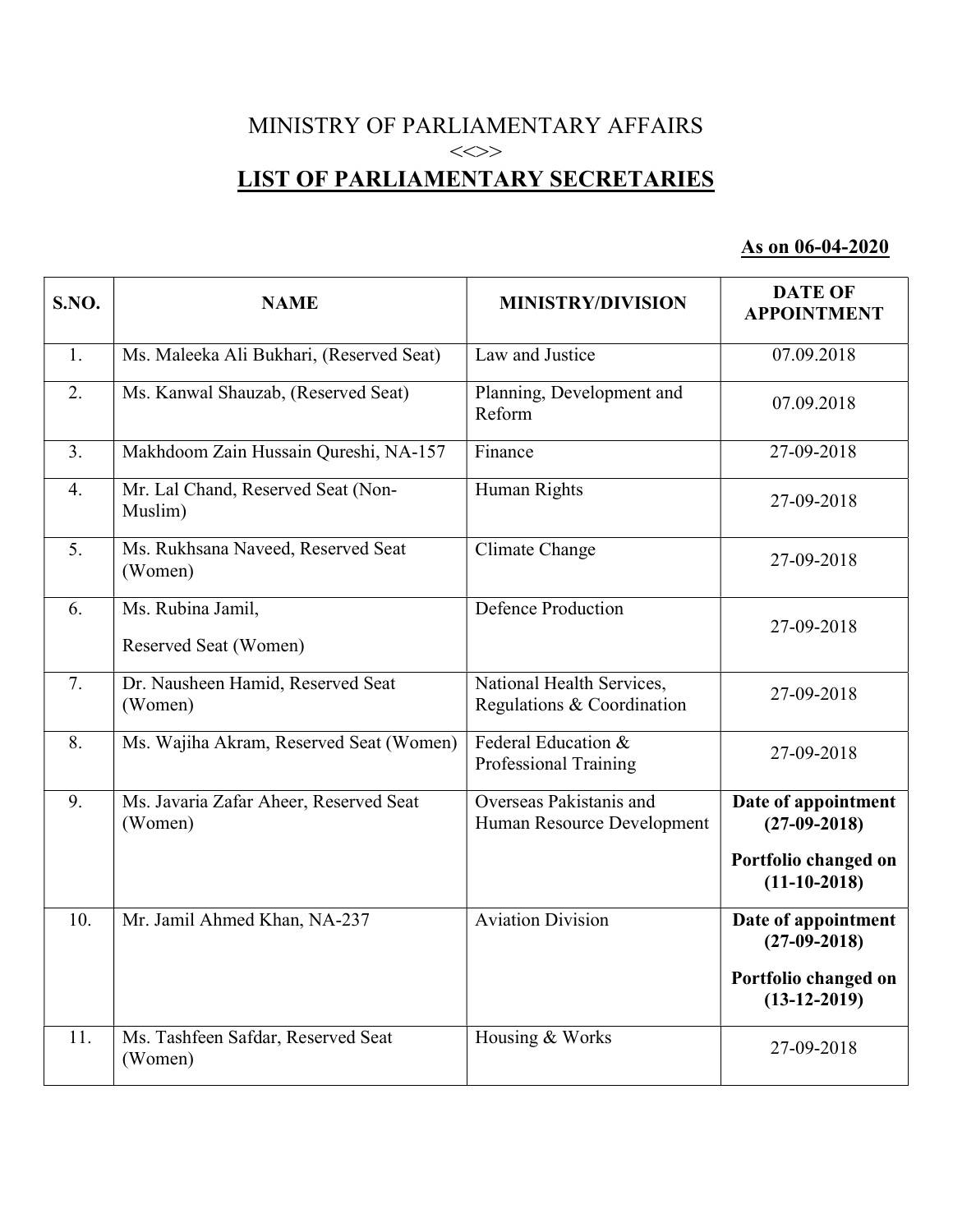| 12. | Mr. Farrukh Habib, NA-108                       | Railways                                                                           | 27-09-2018                             |
|-----|-------------------------------------------------|------------------------------------------------------------------------------------|----------------------------------------|
| 13. | Mr. Zahoor Hussain Qureshi, NA-152              | Power                                                                              | 27-09-2018                             |
| 14. | Ms. Aliya Hamza Malik, Reserved Seat<br>(Women) | Textile,<br>Commerce and Industries &<br><b>Production Divisions</b>               | 27-09-2018<br>11-10-2019               |
| 15. | Ms. Andleeb Abbas, Reserved Seat<br>(Women)     | Foreign Affairs                                                                    | 27-09-2018                             |
| 16. | Ms. Ghazala Saifi, Reserved Seat (Women)        | National History and Literary<br>Heritage Division                                 | 11-10-2018                             |
| 17. | Ms. Sobia Kamal Khan, Reserved Seat<br>(Women)  | Kashmir Affairs and Gilgit-<br>Baltistan                                           | 11-10-2018                             |
| 18. | Ms. Syma Nadeem (Reserved Seat)                 | <b>Inter Provincial Coordination</b>                                               | 26-11-2018                             |
| 19. | Mr. Mian Muhammad Shafique, MNA                 | Communications                                                                     | 26-11-2018                             |
| 20. | Mr. Muhammad Ameer Sultan, MNA                  | National Food Security &<br>Research                                               | 26-11-2018                             |
| 21. | Mr. Aftab Jahangir, MNA, (NA-252)               | Religious Affairs and Inter<br>faith Harmony                                       | 06-03-2019                             |
|     |                                                 |                                                                                    |                                        |
| 22. | Mr. Aftab Hussain Siddique, MNA, (NA-<br>247)   | Maritime Affairs                                                                   | Date of appointment<br>$(19-06-2019)$  |
|     |                                                 |                                                                                    | Portfolio changed on<br>$(13-12-2019)$ |
| 23. | Sheikh Rashid Shafique, MNA, (NA-60)            | Narcotics Control                                                                  | 19-06-2019                             |
| 24. | Mr. Muhammad Iqbal Khan, MNA, (NA-<br>44)       | <b>States and Frontier Regions</b>                                                 | 19-06-2019                             |
| 25. | Mr. Saleh Muhammad, MNA (NA-13)                 | <b>Water Resources</b>                                                             | 26-08-2019                             |
| 26. | Prince Muhammad Nawaz Allai (NA-12)             | Science & Technology                                                               | 26-08-2019                             |
| 27. | Muhammad Bashir Khan (NA-7)                     | Privatization                                                                      | $26 - 08 - 2019$                       |
| 28. | Sahibzada Sibghatullah (NA-5)                   | Defunct M/o Postal Services<br>(case for change for portfolio is<br>under process) | 26-08-2019                             |